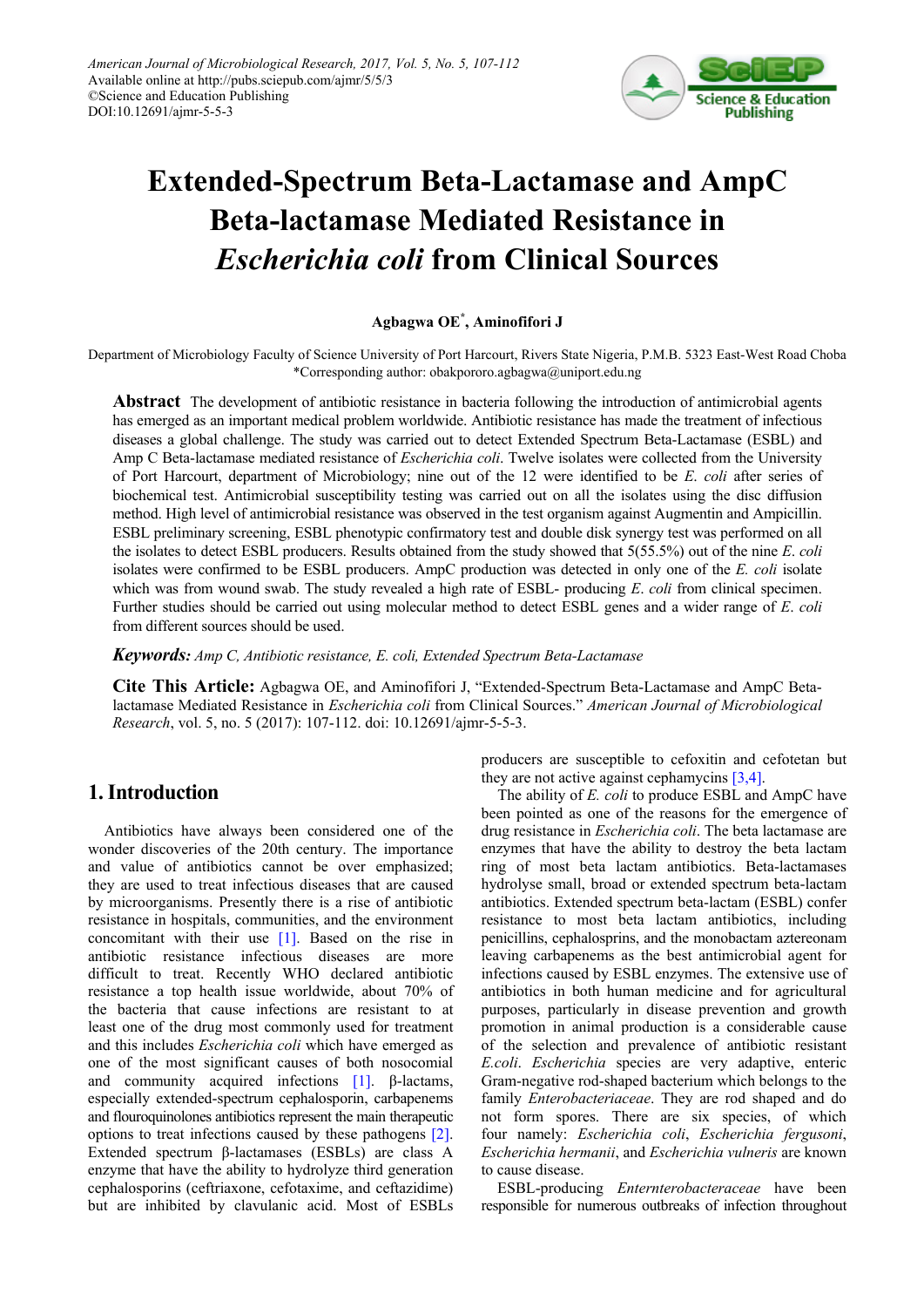the world and pose challenging infection control issues. Clinical outcomes data shows that ESBLs are clinically significant and when detected they indicate the need for the use of appropriate antimicrobial agents. Unfortunately, the laboratory detection of ESBLs can be complex and at times, misleading. ESBLs and AmpC β-lactamases were first described in 1983 (Germany) and 1988 (India), respectivel[y \[5\].](#page-4-3)

Antibacterial choice is often complicated by multi resistant. Many ESBL producing organisms also express AmpC beta-lactamases and may be co-transferred with plasmid mediated aminoglycoside resistance. AmpC type beta-lactamases are another group of enzymes that are commonly isolated from extended spectrum cephalosporin-resistant Gram negative bacteria. AmpC beta-lactamases are typically encoded on the chromosome of many Gram negative bacteria including *Escherichia coli*, *Citrobacter freundii* and *Enterobacter spp*, but can be seen on plasmids. AmpC beta-lactamases, in contrast to ESBLs, hydrolyse broad and extended spectrum cephalosporins but are not inhibited by clavulanic acid or the beta-lactamase inhibitors.

In recent years, bacteria resistance to beta-lactam antibiotics has been dramatically increased [\[6\].](#page-4-4) Contribution to this increase has been the spread of ESBL enzymes that hydrolyses the extended spectrum cephalosporin, like ceftazidim and cefotaxime [\[7\].](#page-4-5)

The first AmpC beta-lactamase was detected in 1940, although at the time it was called penicillinase AmpC-producing bacteria have a broader spectrum of resistance than ESBL-producing bacteria. Next to the hydroxylation of penicillin, broad spectrum cephalosporin and extended spectrum cephalosporin of the 3rd generation cephalosporins (but not the 4th generation of cephalosporins). The synthesis of beta- lactamases is either chromosomal designated as constitutive, (as in *Pseudomonas aeruginosa*) or inducible plasmid mediated as in *Aeromonas hydrophila*, *Enterobacteriaceae* and *Staphylococcus aureus*. In the Gram positive bacteria, beta-lactamases are secreted as exo-enzymes to the outside membrane environment. However, in the Gram negative bacteria they settle in the periplasmic space and attack the antibiotics before it can reach its target site [\[8\].](#page-4-6) Plasmids are a major cause of spreading of bacterial resistance. This is because they can be transferred between Gram negative bacteria by conjugation and between Gram positive bacteria by bacterial viruses called transducing phages. The consequence of this transferability includes many outbreaks of resistance which are aggravated where inappropriate infection control measures are bound.

The emergence of antibiotic resistance in *Escherichia coli* have been attributed to its ability to produce Beta lactamsa enzymes including ESBL and AmpC Beta lactamase mediated resistance are of increasing clinical concern globally. Coudron [\[9\]](#page-4-7) conducted a study on the occurrence and detection of AmpC beta-lactamase among *E*.*coli, Klebsiella pneumonia* and *Proteus mirabilis* isolates at a veterans medical center. A total of 1,286 isolates were tested 683 *E*.*coli*, 371 *K*. *pneumonia* and 232 *P*. *mirabilis* isolates. 13 (1.9%), 28 (7.6%) and 4 (1.7%), respectively, demonstrated AmpC band. Cefoxitin resistance was transferred from all but 8 (*E*.*coli*) of the 16 AmpC producers. The present study was carried out to detect ESBL and AmpC Beta-lactamase mediated resistance in *Escherichia coli* isolates of clinical origin.

# **2. Materials and Methods**

#### **2.1. Samples Collection and isolation of** *E.coli*

A total of 12 isolates were collected from the Microbiology laboratory of the University of Port Harcourt. All isolates were sub cultured on Eosin methylene blue Agar according to manufacturer's specification; the plates were incubated at 37°C for 24 hours. After which biochemical tests were carried out in order to identify *Escherichia coli* strain.

#### **2.1.1. Identification of** *Escherichia coli* **Characterization and Identification of** *Escherichia coli*

The bacteria isolates were grown on Eosin Metylene Blue Agar (LAB M), they were sub cultured onto Nutrient Agar (LAB M). E. *coli* was characterized and identified based on their motility, microscopic morphology, colonial morphology and biochemical characterization as described in medical laboratory manual for tropic countries Cheesbrough and with reference to the Bergey's manual of systemic bacteriology [\[10,11\].](#page-4-8)

#### **2.2. Antibiotic Susceptibility test**

Susceptibility was determined by the Kirby Bauer disc diffusion method as described by National Committee for Clinical and Laboratory Standard [\[12\].](#page-4-9) Bacteria were grown on nutrient broth at 37°C overnight. The suspension was visually adjusted with normal saline to equal that of 0.5 Mac Farland turbidity standards. The inoculum was swabbed across the entire surface of Mueller Hinton agar plate (Biotech) using sterile swab stick and the plate was rotated approximately 60°C between streaking to ensure an even distribution. Inoculated plates were left to stand for at least 3 minutes, but for no longer than 15 minutes before the disks were applied. Commercial antibiotics disks used include: Ceftazidime (30ug), Cefuroxime (30ug), Gentamicin (10ug), Ciprofloxacin (5ug), Ofloxacin (5ug), Amoxicillin/Clavulanate (30ug), Nitrofurantoin (300ug), Ampicillin (10ug), (TOKU-E, USA). The plates were incubated within 15 minutes of the application of the disks at 37°C for 18 to 24 h. The inhibition zone diameters around the disks were measured and interpreted according into the NCCLS guidelines [\[12\].](#page-4-9) Isolate were considered as multidrug resistance (MDR), when it showed resistance to  $\geq$ 3 antimicrobial agents [\[13\].](#page-4-10)

## **2.3. Detection of Extended Spectrum Beta Lactamase**

For the detection of ESBL, three methods: CLSI screening method, CLSI phenotypic confirmatory method and double disk diffusion synergistic method were used.

#### **2.3.1. Screening test for ESBL**

Ceftazidime, ceftriaxone and cefotaxime discs were placed on a Mueller Hinton Agar plate at appropriate distance. The plates were incubated aerobically overnight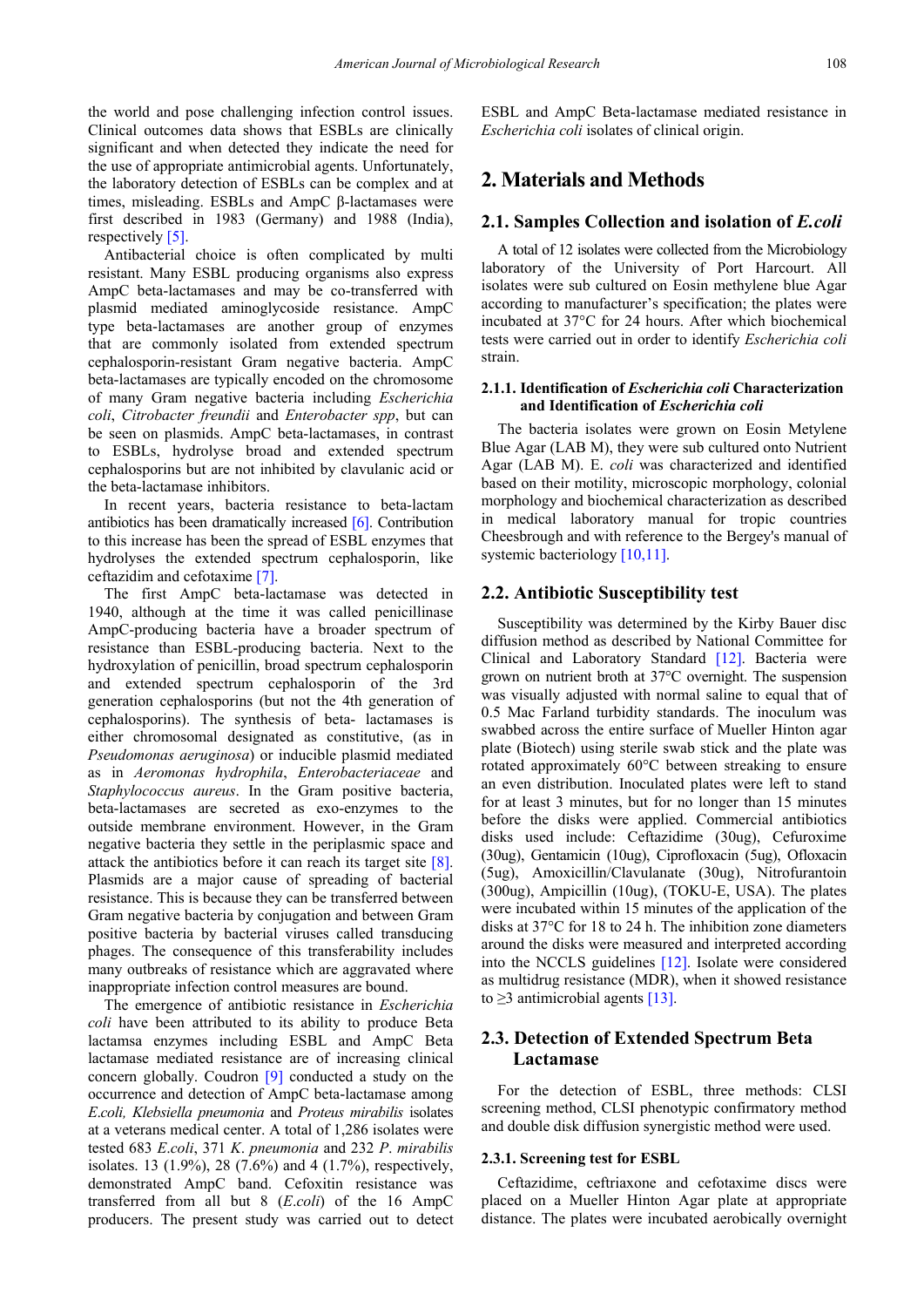(18-24 hours/35°C). Isolates showing an inhibition zone size of  $\leq$ 22 mm with ceftazidime (30 μg),  $\leq$ 25 mm with cefriaxone (30 μg) and  $\leq$ 27 mm with cefotaxime (30 μg) were identified as potential ESBL producers and were short listed for confirmation of ESBL production [\[14\].](#page-4-11)

#### **2.3.2. Phenotypic Confirmatory Test for ESBL**

Strains that were suspected to be ESBL producer by screening method were confirmed for enzyme production by phenotypic confirmatory disk diffssusion method. Ceftazidime disk without clavulanic acid and ceftazidime with clavulanic acid combination disk were placed on the same plate. The plates with disks were incubated aerobically overnight (18-24 hours/35°C). The isolates showing an increase in zone size of 5mm or more around ceftazidime with clavulanic acid as compared to ceftazidime alone were confirmed to be ESBL producer. No enhancement of zone indicates ESBL non-producer isolates [\[14\].](#page-4-11)

#### **2.3.3. The Double Disc Synergy Test (DDST)**

The double disc synergy test (DDST) method described by CLSI (2013) was employed. Standardized inoculum of the test organisms was inoculated on Mueller Hinton Agar (MHA) (BIOTECH, England) using sterile swab sticks. Amoxicillin/clavulanic acid disc (20/10µg, TOKU-E, USA) was placed at the center of the inoculated MHA. Ceftazidime (30ug, TOKU-E, USA) and Cefotaxime (30ug, TOKU-E, USA) were placed 15mm center to center from the Amoxycillin/clavulanic acid discs. The plates were incubated at 37°C for 24 hours. After incubation, enhancement of zone of inhibition of either or both the Ceftazidime and Cefotaxime discs towards the Amoxycillin/Clavulanic acid discs is indicative of ESBL production.

## **2.4. Detection of AmpC Beta-lactamase Production**

#### **2.4.1. Disk Diffusion Method**

The Double Disk Synergy test was done using the CLSI 2013 method. Mueller Hilton Agar plate were inoculated with the suspension of the standard inoculum of the test organism, it was left for 15 minutes before disc containing 30ug cefoxitin and 400ug of Boronic acid were placed on each of the inoculated plate 20mm-25mm apart. The plates were inoculated at 37°C for 18 hours. The organism that demonstrated 5 mm or greater 5mm zone around the disk containing cefoxitin and boronic acid compared to the disk containing cefoxitin was considered as AmpC producer.

## **3. Results and Discussion**

**3.1.** Twelve isolates were obtained from the University of Port Harcourt Teaching hospital. Nine of the isolates were identified as *Escherichia coli* after series of biochemical test which include dindole, citrate, motility, TSIA, Methyl Red test and Voges Proskauer test. [Table 1](#page-2-0) shows the detailed result of biochemical test for the nine isolates.

**Table 1. Biochemical Test Result**

<span id="page-2-0"></span>

|                   |        |        | Isolates Indole MR VP Citrate | <b>TSIA</b>      |   |                |                  |           |
|-------------------|--------|--------|-------------------------------|------------------|---|----------------|------------------|-----------|
|                   |        |        |                               | Slant Butt $CO2$ |   |                | H <sub>2</sub> S | Organism  |
|                   |        |        |                               |                  |   |                |                  |           |
| Iso 1             | $^{+}$ |        | $^{+}$                        | K                | K | $\overline{+}$ |                  | E. coli   |
| Iso <sub>2</sub>  | $^{+}$ |        | $^{+}$                        | K                | K | $^{+}$         |                  | E. coli   |
| Iso 3             |        | $^{+}$ | -                             | A                | A | $^{+}$         |                  | S. aureus |
| Iso 4             | $^{+}$ |        | $^{+}$                        | K                | K | $^{+}$         |                  | E. coli   |
| Iso 5             | $^{+}$ |        | $^{+}$                        | K                | K | $^{+}$         |                  | E. coli   |
| Iso 6             | $^{+}$ |        | $^{+}$                        | K                | K | $\overline{+}$ |                  | E. coli   |
| Iso 7             |        | $^{+}$ |                               | A                | A | $^{+}$         |                  | S. aureus |
| Iso 8             | $^{+}$ |        | $^{+}$                        | K                | K | $^{+}$         |                  | E. coli   |
| Iso 9             |        | $^{+}$ | $^{+}$                        | A                | A | $^{+}$         |                  | S. aureus |
| Iso <sub>10</sub> | $^{+}$ |        | $^{+}$                        | K                | K | $^{+}$         |                  | E. coli   |
| Iso 11            | $^{+}$ |        | $^{+}$                        | K                | K | $^{+}$         |                  | E. coli   |
| Iso <sub>12</sub> | $^{+}$ |        | $^{+}$                        | K                | K | $\overline{+}$ |                  | E. coli   |

KEY:  $A = acidic$  condition,  $K = alkali$  condition,  $+ = positive$ ,  $-$  = negative.

# **3.2. Distribution of Antibiotic Resistance among** *E. coli* **Isolates**

All isolates were examined for resistance to six antibiotics. Varying degree of resistance was noticed with the various groups of antimicrobial agents used as shown in [Figure 1.](#page-3-0) All isolates showed susceptibility to Ceftazidime (30ug), Cefuroxime (30ug), Gentamicin (10ug), Ciprofloxacin (5ug), Ofloxacin (5ug), Amoxicillin/Clavulanate (30ug), Nitrofurantoin (300ug), Ampicillin (10ug). High resistance was found in Amoxicillin/clavulanate and Ampicillin. Percentage susceptibility result is shown in [Figure 1.](#page-3-0)

# **3.3. Prevalence of Extended Spectrum Beta-lactamase and AmpC among**  *Escherichia coli* **Isolates**

Extended spectrum and AmpC beta-lactamase was detected in during analysis of isolates. Among the isolates  $7(77.8%)$  was positive for ESBL and  $1(11.1%)$  was positive for AmpC as indicated in [Table 2.](#page-2-1) Prevalence was shown in ESBL more than AmpC [\(Figure](#page-3-1) 2).

**Table 2. Distribution of Extended spectrum beta-lactamase and AmpC among** *Escherichia coli* **isolates**

<span id="page-2-1"></span>

| <b>Isolates</b>  | <b>ESBL</b><br>screening | Phenotypic<br>confirmatory test | <b>DDST</b> | AmpC   |
|------------------|--------------------------|---------------------------------|-------------|--------|
|                  |                          |                                 |             |        |
| Iso1             | $^{+}$                   |                                 |             |        |
| Iso <sub>2</sub> | $^{+}$                   | $^{+}$                          | $^{+}$      |        |
| Iso <sub>4</sub> | $^{+}$                   |                                 |             |        |
| Iso <sub>5</sub> | $^{+}$                   | $^{+}$                          | $^{+}$      |        |
| Iso <sub>6</sub> | $^{+}$                   | $^{+}$                          | $^{+}$      | $^{+}$ |
| Iso8             | $^{+}$                   | $^{+}$                          | $^{+}$      |        |
| Iso10            | $^{+}$                   | $^{+}$                          | $^{+}$      |        |
| Iso11            | $^{+}$                   |                                 |             |        |
| Iso12            | $^{+}$                   |                                 |             |        |

 $KEY: += Positive, - = Negative$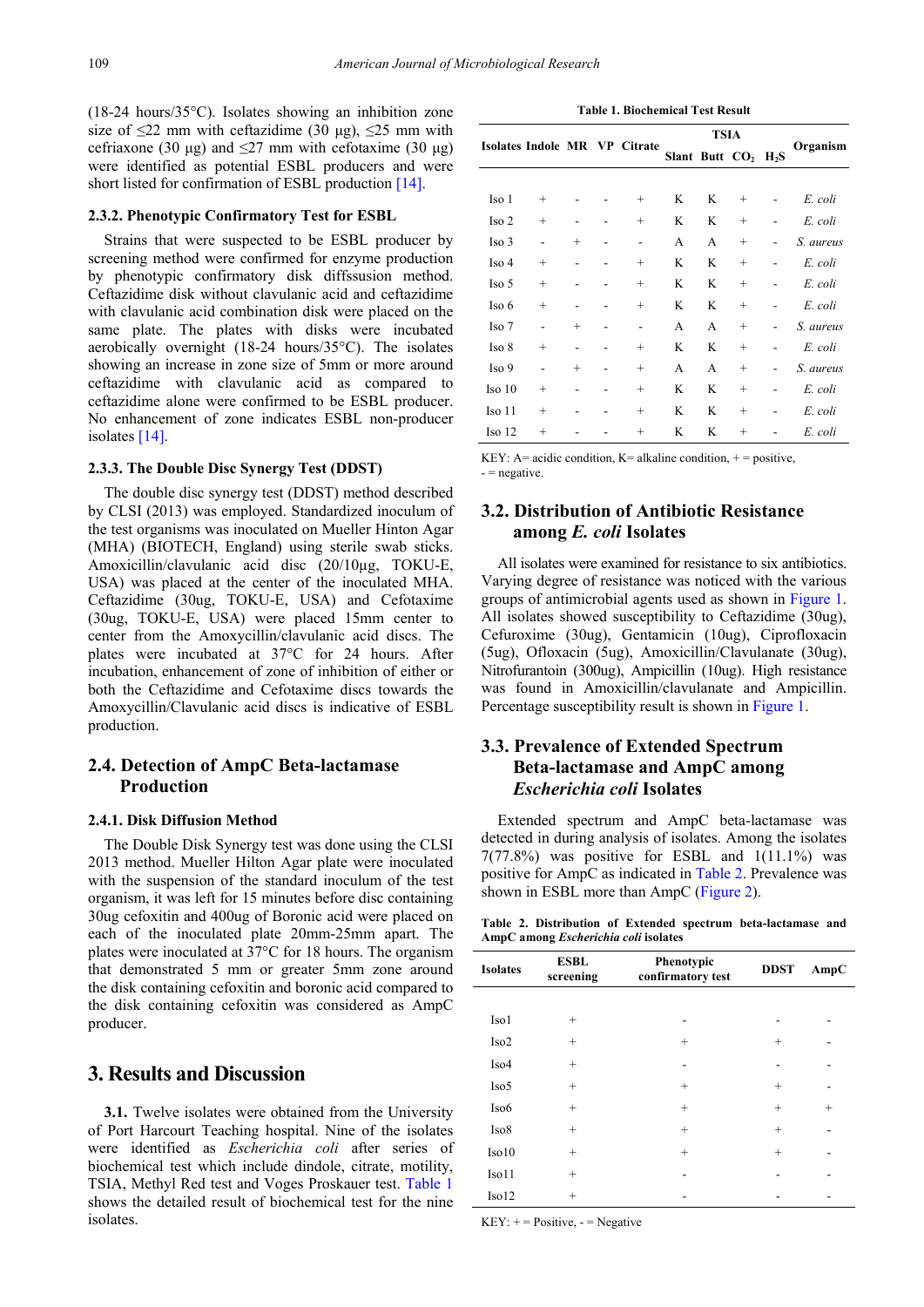<span id="page-3-0"></span>



<span id="page-3-1"></span>

**Figure 2.** Percentage Production of ESBL and AmpC among *Escherichia coli* isolates



**Plate 1.** Comparison of Beta-lactamase production of *Escherichia coli* isolates



Plate 2. Positive and negative double disc synergy test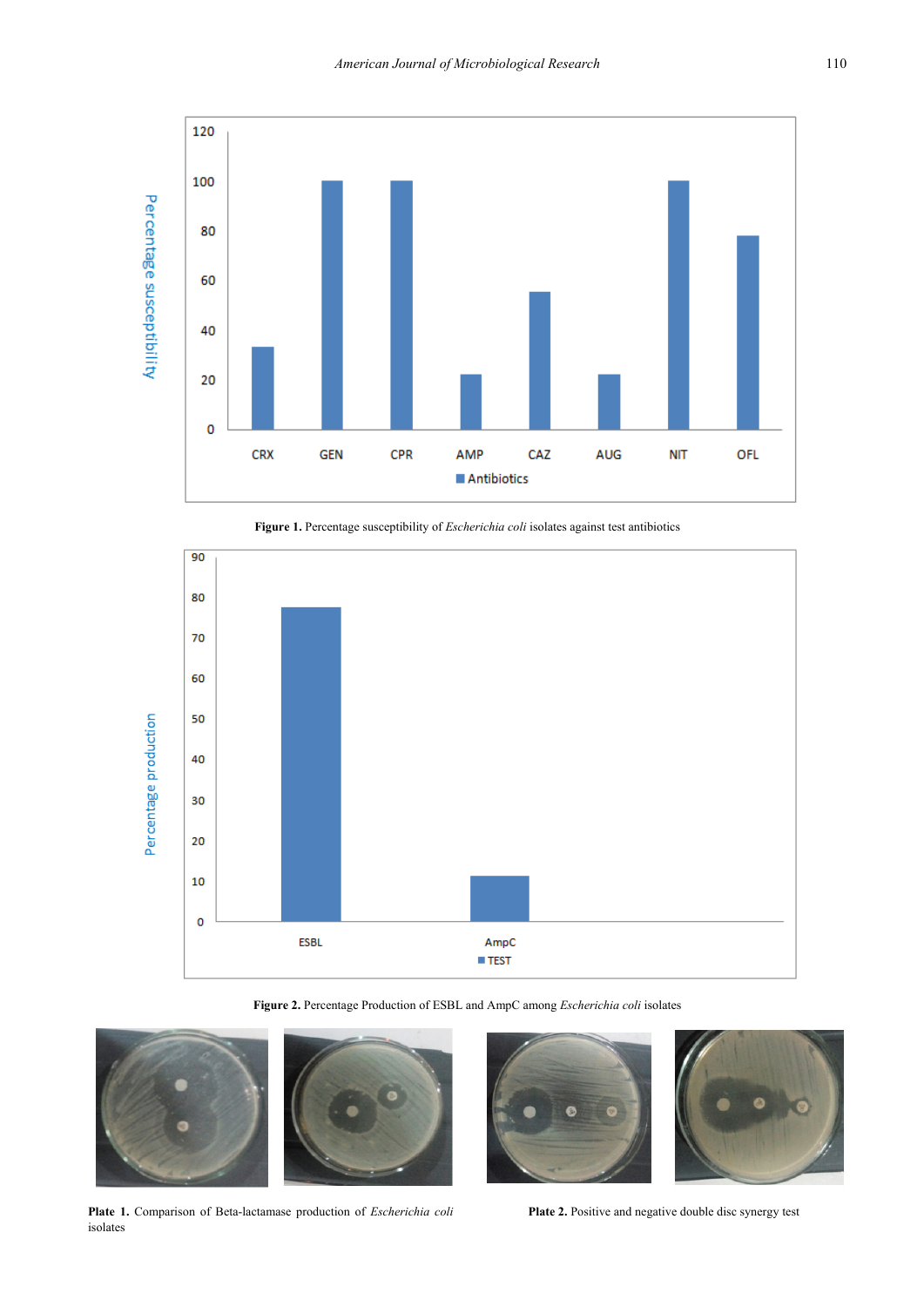

**Plate 3.** Positive and negative AmpC disc diffusion test of *Escherichia coli* isolate

The emergence of multi-drug resistant bacterial strains in hospitals where antibiotic use is frequent and the patients are in critical condition is a growing concern [\[15\].](#page-4-12) Several studies have been undertaken to assess the susceptibility of bacterial pathogens to different antibiotics. An in vitro surveillance study was conducted in Saudi Arabia to assess antibiotic susceptibility patterns among *E. coli* isolates. Inpatients isolates were more likely to be antibiotic resistant than outpatient isolates, as observed in the resistance patterns to ampicillin (63% in inpatients, 50% in outpatients), sulfamethoxazol (44% in inpatients, 30% in outpatients), and ciprofloxacin (33% in inpatients, 14% in outpatients). These findings revealed that there is wide spread resistance to most of the available antibiotics [\[16\].](#page-5-0) Also susceptibility study conducted in California University on prospectively collected 255 *E. coli* isolates showed 22% resistance to trimetoprim-sulfamethoxazole.

ESBLs are clinically important because they destroy cephalosporins, given as first line agents to many severely ill patients [\[17\].](#page-5-1) Therapeutic options for the infections which are caused by the ESBL producers have also become increasingly limited [\[18\].](#page-5-2) Broad spectrum resistance raises concern and necessitates the restricted use of extendedspectrum cephalosporin, and a trial of other suitable alternatives [\[19\].](#page-5-3)

In this study, 77.8% of the *E. coli* isolates were positive for ESBL screening using cefotaxime, ceftazidime and ceftriaxone 30 µg each discs as initial screening agent which were further subjected to confirmatory tests. Factors that can interrupt test result include disk placement, correct storage of the clavulanic discs and performance of appropriate control tests as they are critical to the sensitivity of DDST. Double disk test can lack sensitivity because of the problems of optimal discs spacing and the correct storage of the clavulanic acid containing discs [\[20,21\]](#page-5-4) conducted a study at a 900+ bed general hospital, from May to September 2007, in Iran, to determine the prevalence of ESBL producing *E*.*coli* and *K*. *pneumonia* and their antimicrobial pattern. Results obtained from their study showed 100 *K*. *pneumonia* and 106 *E*.*coli* isolates were susceptible to imipenem. From the Female isolates (136), 59.5% and (70) 58.6% were ESBL producing group.

High-level AmpC production is typically associated with in-vitro resistance to third-generation cephalosporins and cephamycins. In connection with this, high clinical treatment failures with broad-spectrum cephalosporins have been documented [\[22\].](#page-5-5) In this study AmpC β-lactamase production was confirmed in 1 (11.1%) of 9 isolates and in the remaining 8 it was not detectable and this correspond with the result of Shayan and Bokaeian in

their study of Detection of ESBL- and AmpC-producing *E. coli* isolates from urinary tract infections in Ira[q \[23\].](#page-5-6)

## **4. Conclusion**

ESBLs and AmpC β-lactamases enzymes have been of increasing importance based on their ability to mediate resistance in most bacteria. There is a need for a correct and reliable phenotypic test to identify AmpC βlactamases and to discriminate between AmpC and ESBL producers. Also, the ESBLs and AmpC production monitoring is recommended to avoid treatment failure and for suitable infection control. Some ESBLs may reach a level to be detectable by disk diffusion tests which could result in treatment failure in the infected patient.

## **References**

- <span id="page-4-0"></span>[1] Rajiv, D. Disease, illness, education, public awareness, science and technologyand antimicrobial resistance. 2016.
- <span id="page-4-1"></span>[2] Cantón R., Novais A., Valverde A., Machado E., Peixe L., Baquero, F. Prevalence and spread of extended-spectrum betalactamase-producing Enterobacteriaceae in Europe*. Clin Microbiol Infect*, 2008, 1:44-53.
- <span id="page-4-2"></span>[3] Martine'z-Martine'z, L., Herna'ndez-Alle's, S., Alberti's, S., Toma´s J., Benedi, V. In vivo selection of porin-deficient mutants of *Klebsiella pneumoniae* with increased resistance to cefoxitin and expanded-spectrum-cephalosporins. *Antimicrob. Agents Chemother*, 1996, 40, 342-348.
- [4] Bradford, PA. Extended spectrum beta-lactamases in the  $21^{st}$ century: characterization, epidemiology, and detection of this important resistance threat. *Clin Microbiol Rev*, 2001, 14, 933-951.
- <span id="page-4-3"></span>[5] Thomson, KS. Controversies about extended-spectrum and AmpC beta-lactamases. *Emerg Infect Dis*, 2001, 7, 3-6.
- <span id="page-4-4"></span>[6] Kalayama, Y., Zhang, HZ., Chambers, HF. PBP mutations producing very-high- level resistance in beta-lactamase. *Antimicrobial Agents Chem*. 2004, 48, 453-459.
- <span id="page-4-5"></span>[7] Davies, TA., Shang W., Bush K., Flamm, RK. Activity of Imepenem and comparator beta-lactam agent clinical isolates of streptococcus pneumonia with defined motivations in the penicillin binding domain of pbp2b and pbp2x. *Journal of A.M chemother.* 2008, 6(3); 751-753.
- <span id="page-4-6"></span>Stratton, CW. Mechanisms of bacterial resistance to antimicrobial agents. 2000.
- <span id="page-4-7"></span>[9] Coudron, PE. Inhibitor-based methods for detection of plasmidmediated AmpC beta-lactamases in *Klebsiella* spp., *Escherichia coli*, and *Proteus mirabilis*. *Journal of Clinical Microbiology*, 2005, 43:416-437.
- <span id="page-4-8"></span>[10] Cheesbrough M. District laboratory practice in tropical countries, part 2. Cambridge University Press, Cambridge, 2005, 159-162.
- [11] Krieg, NR and Holt, JW. Bergey's Manual of bacteriology,  $9<sup>th</sup>$ edition, Williams and Wilkins, Baltimore. 1994.
- <span id="page-4-9"></span>[12] CLSI. Performance Standards for Antimicrobial Susceptibility *Testing*. In: Twenty-third Informational Supplement. CLSI Document M100-S23, Pennsylvania. Clinical and Laboratory Standards Institute, 2013, 34-190.
- <span id="page-4-10"></span>[13] Gayathri, G.,Kathireshan, AK., Balagurunathan, R. Prevalence of extended spectrum Beta Lactamases in Uropathogenic *E. coli* and *Klebsiella* species in a Chennai Suburban Tertiary Care Hospital and its Antibiogram Pattern. *Research Journal of Microbiology*, 2011, 6: 796-804.
- <span id="page-4-11"></span>[14] Giriyapur, RS., Nandihal, NW., Krishna, BVS., Patil, AB., Chandrasekhar, MR. Comparison of Disc Diffusion Methods for the Detection of Extended-Spectrum Beta Lactamase-Producing Enterobacteriaceae. *Journal of Laboratory Physician*, 2011, 3: 33-36.
- <span id="page-4-12"></span>[15] Shahanara, B., Abdus Salam, MD., Faisal Alam, KH., Nurjaham, B., Harsan, JA. Detection of extended spectrum beta- lactamase in *Pseudomonas* spp isolated from two tertiary hospitals in Bangladesh. 2013, *BMC Research Notes*, 6, 1-6.